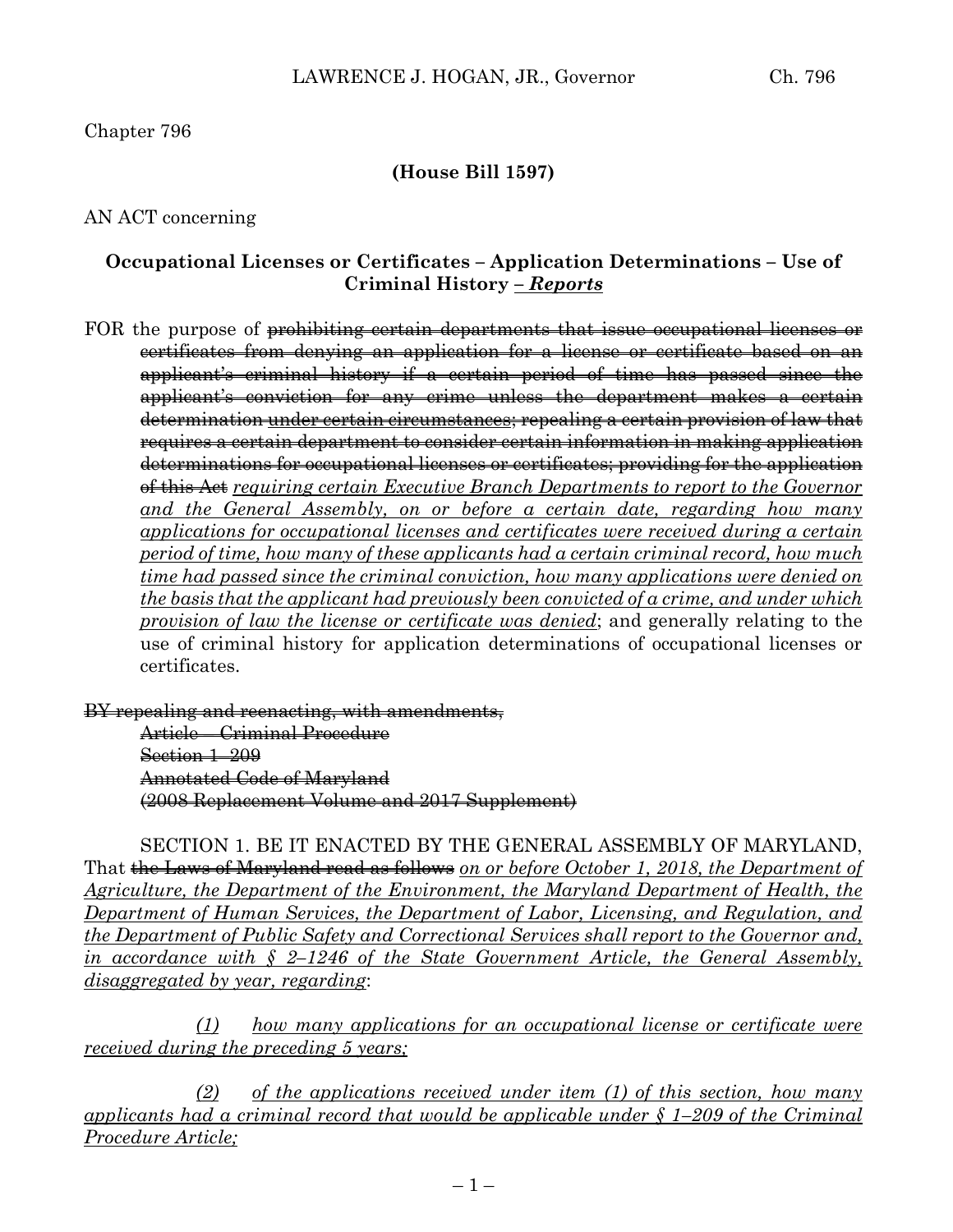*(3) of the applications described under item (2) of this section:*

*(i) how much time had passed since the criminal conviction; and*

*(ii) how many applications were denied on the basis that the applicant had previously been convicted of a crime; and*

*(4) of the applications denied under item (3)(ii) of this section, under which specific exemption in § 1–209(d) of the Criminal Procedure Article the license or certificate was denied.*

#### **Article – Criminal Procedure**

1–209.

 $(a)$   $(1)$  In this section, "department" means:

- (i) the Department of Agriculture;
- (ii) the Department of the Environment;
- (iii) the Maryland Department of Health;
- (iv) the Department of Human Services;
- (v) the Department of Labor, Licensing, and Regulation; or
- (vi) the Department of Public Safety and Correctional Services.

 $\left( 2\right)$  "Department" includes any unit of a department specified in paragraph (1) of this subsection.

**[**(b) This section does not apply to a person who was previously convicted of a crime of violence, as defined in § 14–101 of the Criminal Law Article.**]**

**[**(c)**] (B)** It is the policy of the State to encourage the employment of nonviolent ex–offenders and remove barriers to their ability to demonstrate fitness for occupational licenses or certifications required by the State.

**(C) (1) THIS SUBSECTION DOES NOT APPLY TO AN INDIVIDUAL WHO IS:**

**(I) ON PAROLE OR PROBATION AT THE TIME OF APPLICATION FOR A LICENSE OR CERTIFICATE; OR**

#### **(II) THE SUBJECT OF PENDING CRIMINAL CHARGES.**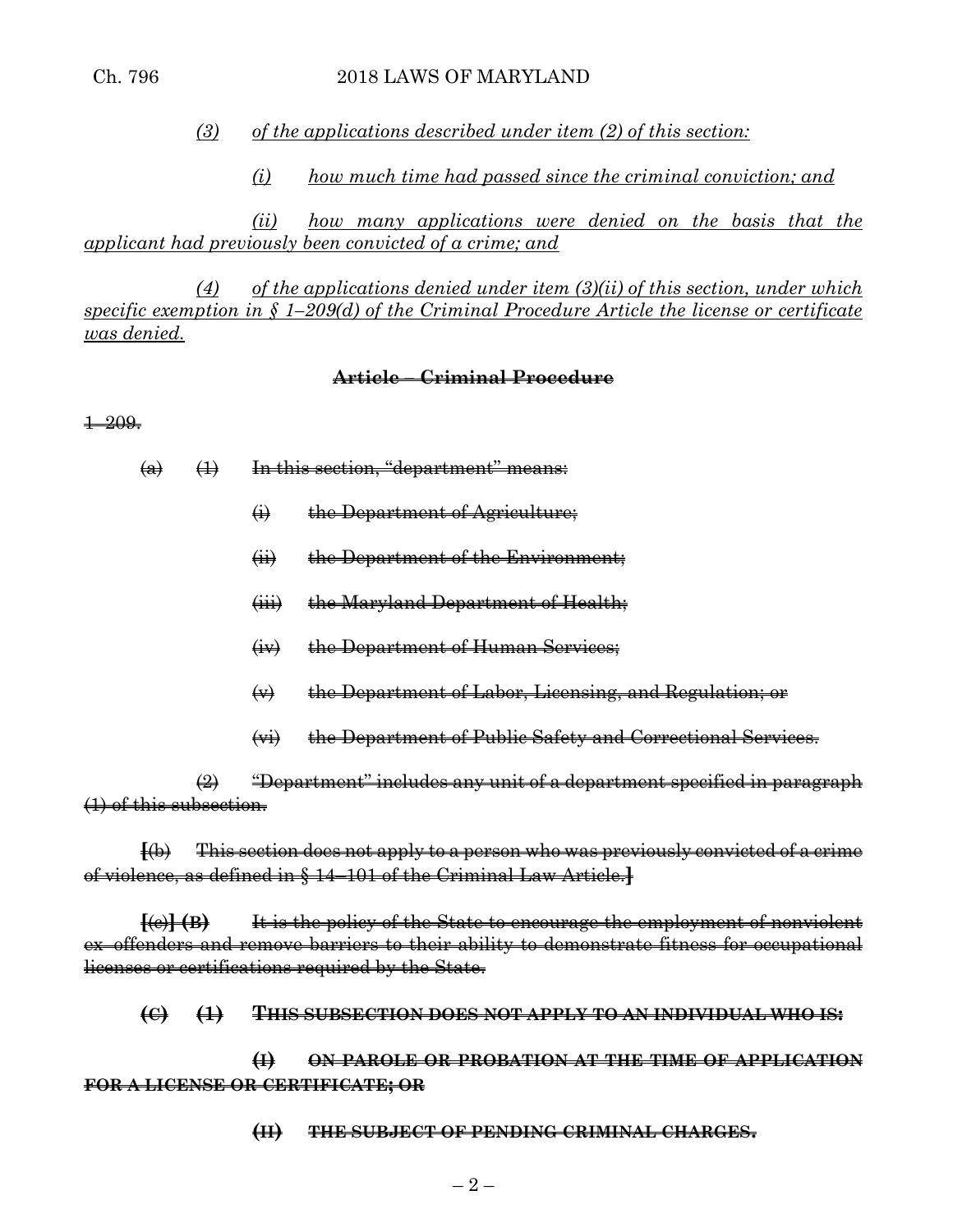**[**(d)**] (2) [**A**] IF A PERIOD OF 5 YEARS OR MORE HAS PASSED SINCE AN APPLICANT'S CONVICTION FOR ANY CRIME, EXCEPT AS PROVIDED IN SUBSECTION (F) OF THIS SECTION, A** department may not deny an occupational license or certificate to **[**an**] THE** applicant **[**solely on the basis that the applicant has previously been convicted of a crime**]**, unless the department determines that:

**[**(1)**] (I)** there is a direct relationship between the applicant's previous conviction and the specific occupational license or certificate sought**, AFTER CONSIDERING:**

**1. THE SPECIFIC DUTIES AND RESPONSIBILITIES REQUIRED OF A LICENSEE OR CERTIFICATE HOLDER; AND**

**2. WHETHER THE APPLICANT'S PREVIOUS CONVICTION HAS ANY IMPACT ON THE APPLICANT'S FITNESS OR ABILITY TO PERFORM THE DUTIES AND RESPONSIBILITIES AUTHORIZED BY THE LICENSE OR CERTIFICATE**; or

**[**(2)**] (II)** the issuance of the license or certificate would involve an unreasonable risk to property or to the safety or welfare of specific individuals or the general public.

**[**(e) In making the determination under subsection (d) of this section, the department shall consider:

 $(1)$  the policy of the State expressed in subsection (c) of this section;

 $\left( 2 \right)$  the specific duties and responsibilities required of a licensee or certificate holder;

(3) whether the applicant's previous conviction has any impact on the applicant's fitness or ability to perform the duties and responsibilities authorized by the license or certificate;

 $(4)$  the age of the applicant at the time of the conviction and the amount of time that has elapsed since the conviction;

 $(5)$  the seriousness of the offense for which the applicant was convicted;

 $(6)$  other information provided by the applicant or on the applicant's behalf with regard to the applicant's rehabilitation and good conduct; and

 $(7)$  the legitimate interest of the department in protecting property and the safety and welfare of specific individuals or the general public.**]**